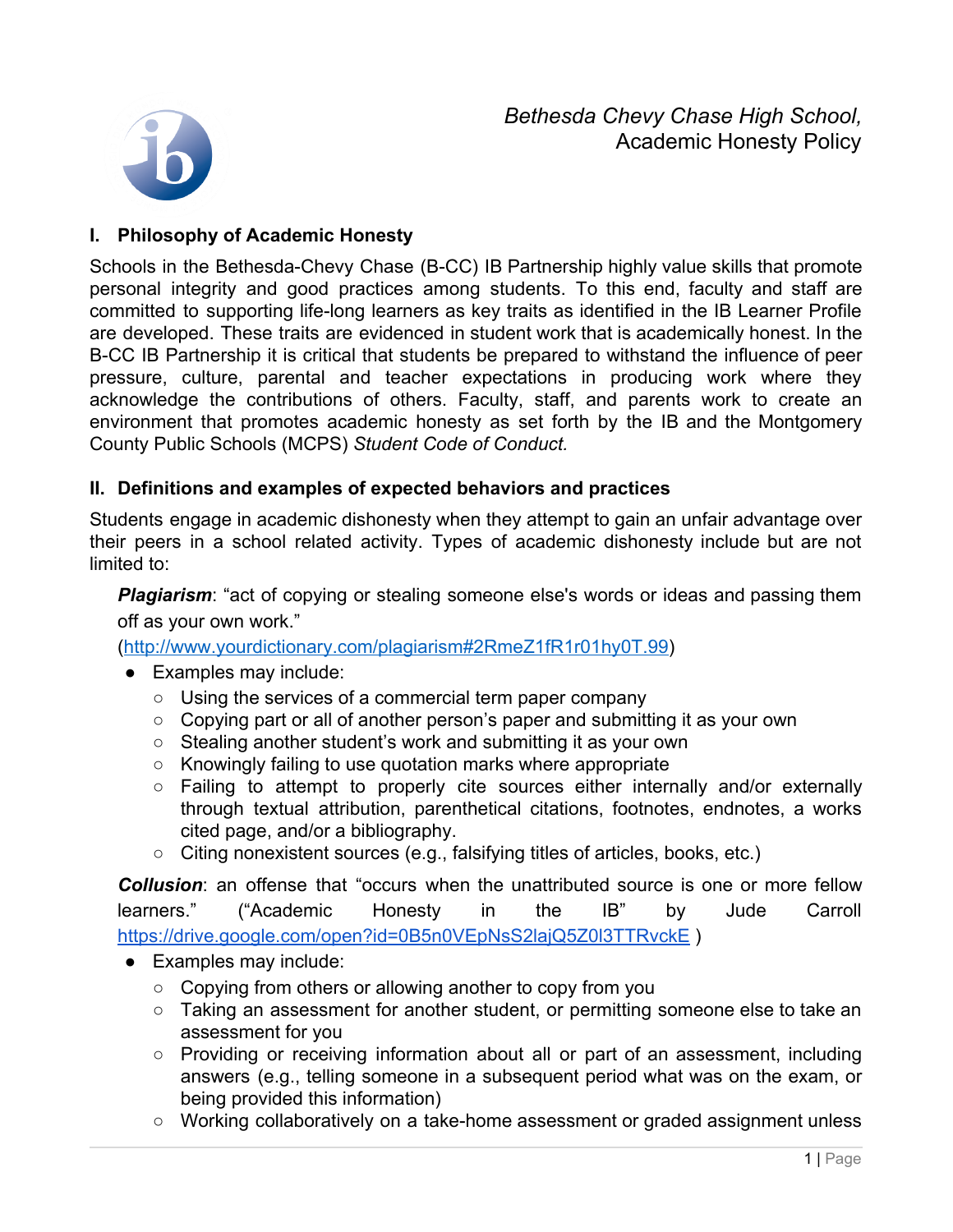specifically authorized by the teacher

- Asking another to give you improper assistance, including offering money or other benefits
- Asking another to give you improper assistance, including offering money or other benefits
- Giving assistance on an assignment meant to be individual work
- Obtaining assistance from a parent or another person on an assignment meant to be individual work
- Using the services of another student
- $\circ$  Acting as a provider of paper(s) for a student or students

*Other Forms of Academic Dishonesty*: Besides plagiarism and collusion, students are guilty of academic dishonesty when they engage in any behavior that creates for themselves an unfair disadvantage over their peers on any type of academic work.

- Examples may include:
	- $\circ$  Having or using notes, formulas, or other information in a programmable calculator or other electronic device without explicit teacher review and permission
	- Having or using a "cheat sheet" (a piece of paper with answers, formulas, information, or notes of any kind) that is not specifically authorized by the teacher
	- Gaining or providing unauthorized access to assessment materials
	- Falsifying data for an experiment or survey
	- Misrepresenting academic accomplishments, such as tampering with computer records.
	- Forging a signature.
	- Possession of any prohibited or unauthorized information or device, whether or not it is actually used, during an exam.

The aforementioned list of behaviors constitutes academic dishonesty. We are aware, however, that new forms of cheating, plagiarism and other forms of dishonesty may arise and, therefore, we expect every student to interpret the requirement of academic honesty and integrity broadly and in good faith. If you have any doubt as to whether a particular act constitutes academic dishonesty, ask a teacher before you submit an assignment.

# **III. Areas of responsibility across the Middle Years Diploma Programmes**

The following stakeholders at the school share additional responsibilities:

# **a. Students will**

- be principled and "act with integrity and honesty" in all aspects of their work, included but not limited to the preparation for and execution of Orals, Written Tasks, Written Assignments, Essays, Personal Projects, the Math Investigation, Research undertaken, CAS reporting and reflection, and all internal assessments and external assessments (IB Learner Profile);
- avoid engaging in cheating (collusion and sharing information about assessments), plagiarizing, and lying;
- use sources in the prescribed manner;
- "Take responsibility for their actions and their consequences" (IB Learner Profile);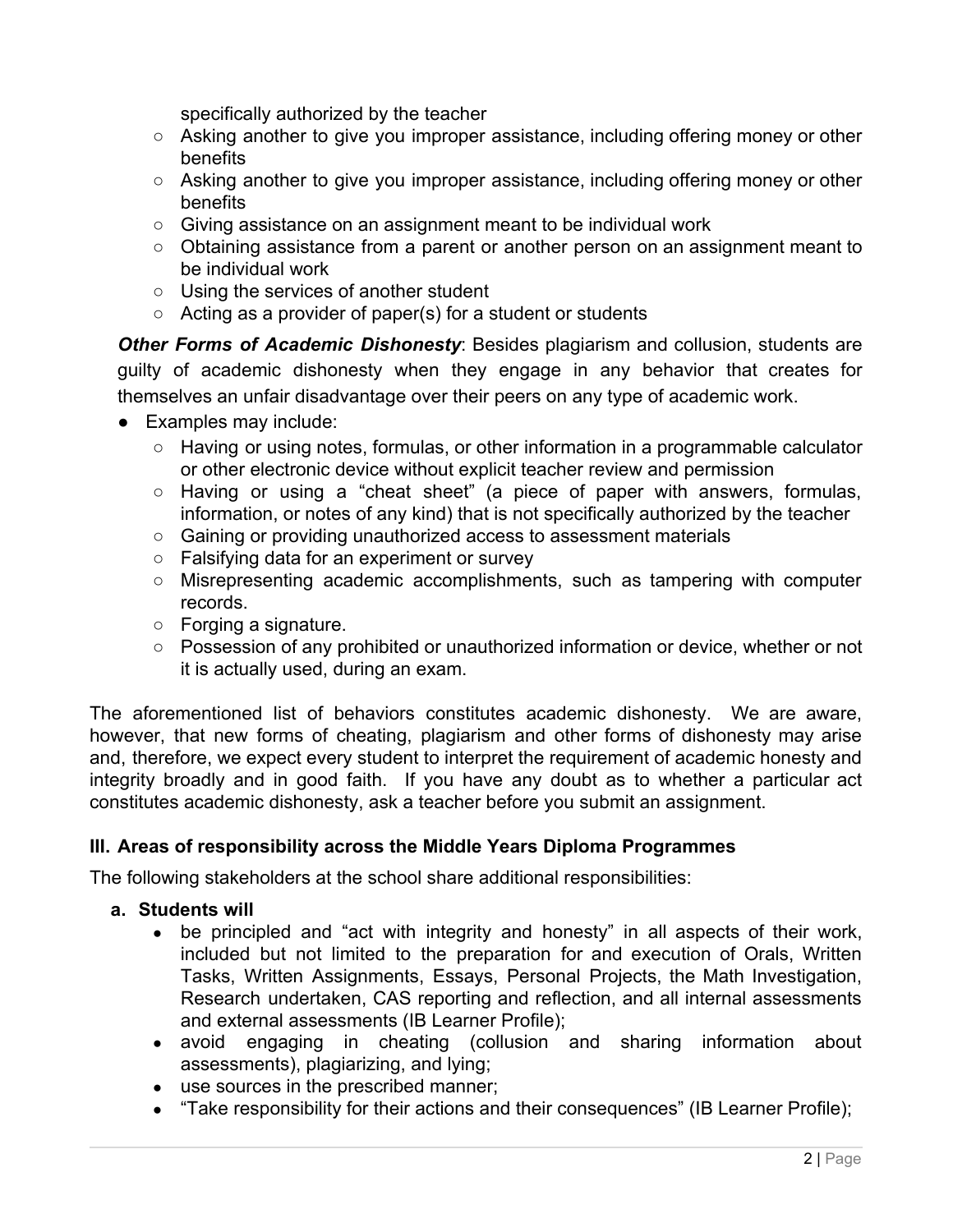- report any violations of the Academic Honesty Policy; and
- sign a copy of the policy to acknowledge its contents and expectations

### **b. Teachers will**

- include a statement of expectations in keeping with the Academic Honesty Policy on each course syllabus;
- develop, model and sustain ethical practices within the classroom setting;
- abide by a system of graduated consequences beginning with first offences in 9th grade;
- confer with those who violate the Academic Honesty Policy and contact their parents;
- report violations of the Academic Honesty Policy to counselors, administrators, and the appropriate IB Coordinator;
- communicate to students on which assignments they may collaborate and to what extent;
- provide examples of conventions for citing and acknowledging original authorship; and
- **●** encourage use of plagiarism prevention tools.

### **c. School will**

- maintain fairness and consistency;
- provide a safe environment;
- provide professional development for teachers;
- promote parent awareness; and
- assist student learning.

#### **d. Parents will**

- support faculty and administration in enforcing the Academic Honesty Policy, which includes attending meetings called to discuss violations of the policy;
- discuss the Academic Honesty Policy with their child; and
- sign a copy of the policy to acknowledge its contents and expectations.

## **IV. Reporting, recording, and monitoring**

Student information on academic and disciplinary matters is confidentially maintained using a system called MYMCPS, which provides authorized users with information on students' past academic performance, demographic and contact information. Teachers, staff and administrators may choose to record contacts with students and parents using the student's communications log. Disciplinary actions are confidentially maintained using a separate part of this system visible to school administrators and leadership.